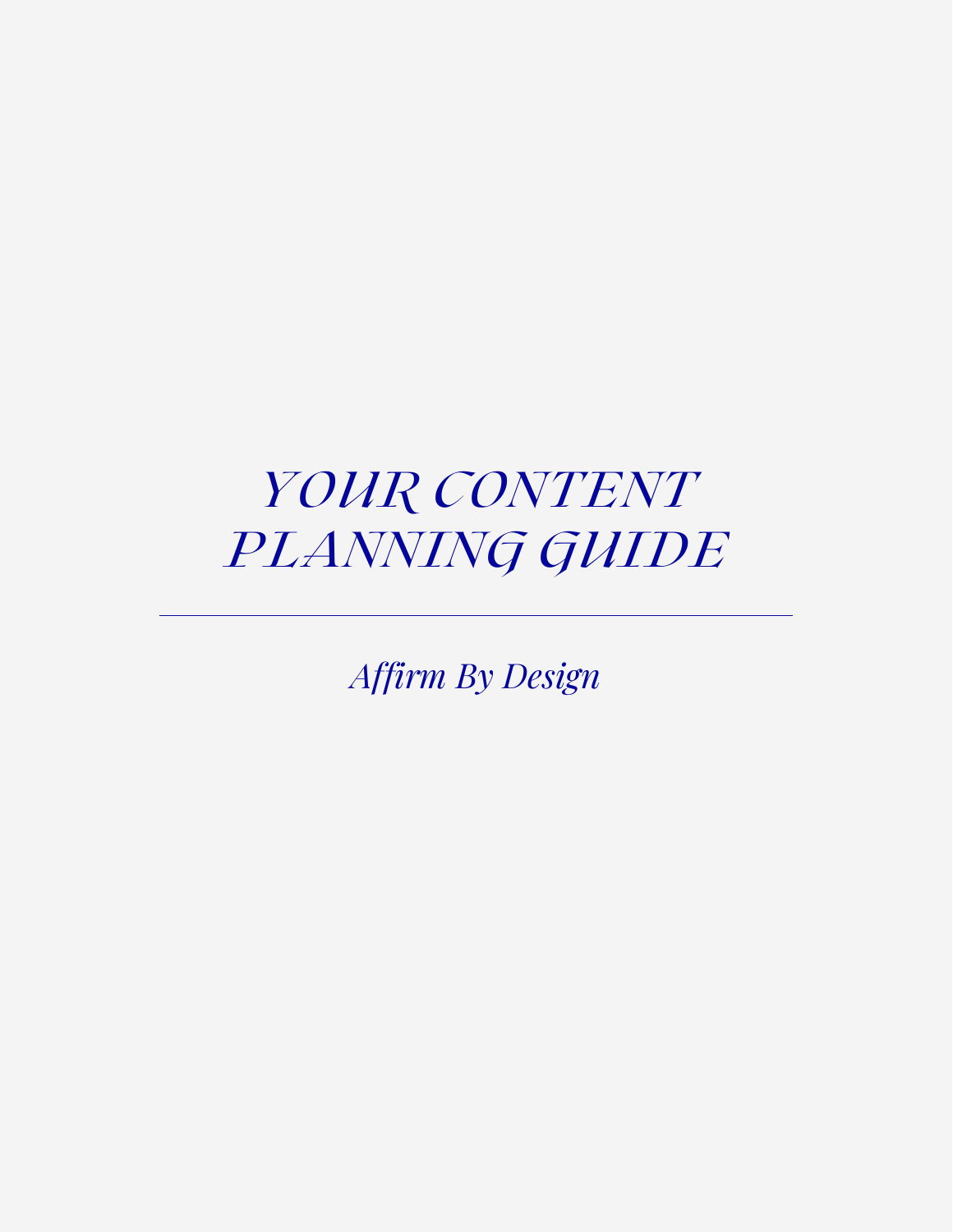# *CONTENT PLANNING QUIZ*

**Q1. What is your main business goal during the upcoming month?** a. To teach/educate b. To sell a product c. To promote a service

Whichever goal you choose, make sure you are consistently creating content that *helps you reach that goal.* For example, if your main goal is to promote a product, you should *mention that product regularly.*

**Q2. What is your greatest challenge related to content creation?**

- a. Staying consistent
- b. Generating ideas
- c. Confidence

If your greatest challenge is consistency, your priority for the upcoming month should be to *get honest with yourself* about your time and your capacity. Maybe you aren't working in optimal conditions, or you are setting unrealistic expectations for yourself.

If your greatest challenge is generating ideas, scroll! *See what others in your field are posting* and make note of what you like. If your greatest challenge is confidence, think about which content you enjoy the most and *make that.*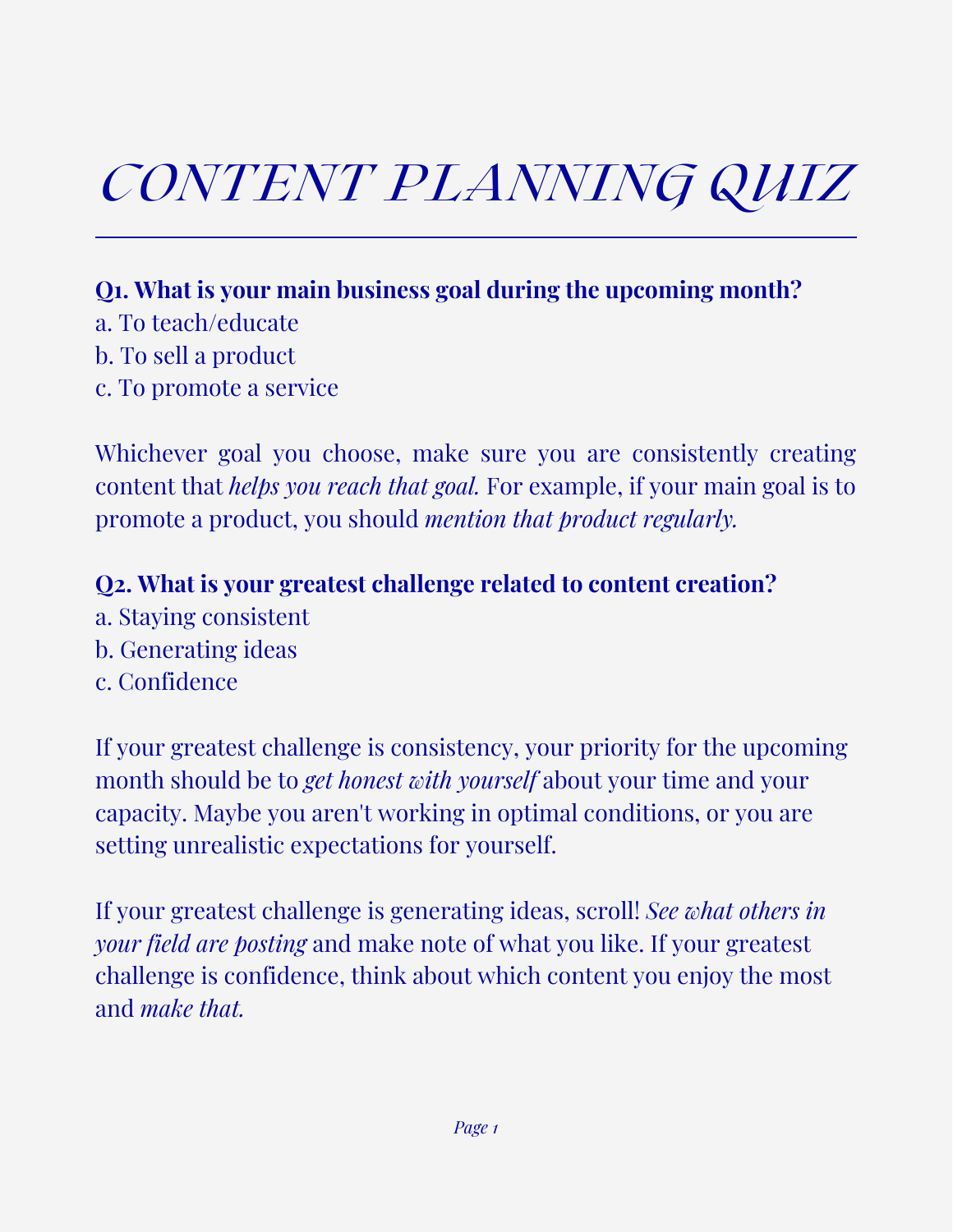# *QUIZ RESULTS*

#### **Q3. How do you prefer to create your content?**

a. Batch ahead b. Create it the day of c. A combination!

I recommend a combination of batching and creating day-of. Batching can help when a week becomes unexpectedly busy.... you have content to fall back on! Creating day-of is also beneficial because it allows you to seize a cultural moment or share an idea while it's fresh.

#### **Q4. Do you mind showing your face on social media?**

a. I don't mind at all! b. I'm okay showing my face sometimes c. I'd prefer not to show my face

Are you forcing yourself to make content you don't feel comfortable with? If you aren't comfortable showing your face, *you don't have to.*

If you *do* feel comfortable showing your face, I highly recommend using Reels to *build brand recognition.* Choose one text color and one font to create a consistent brand look that viewers will start to recognize!

#### **These are just a few points to consider when planning your content! Now, let's dive into how to plan your content both** *weekly* **and** *monthly.*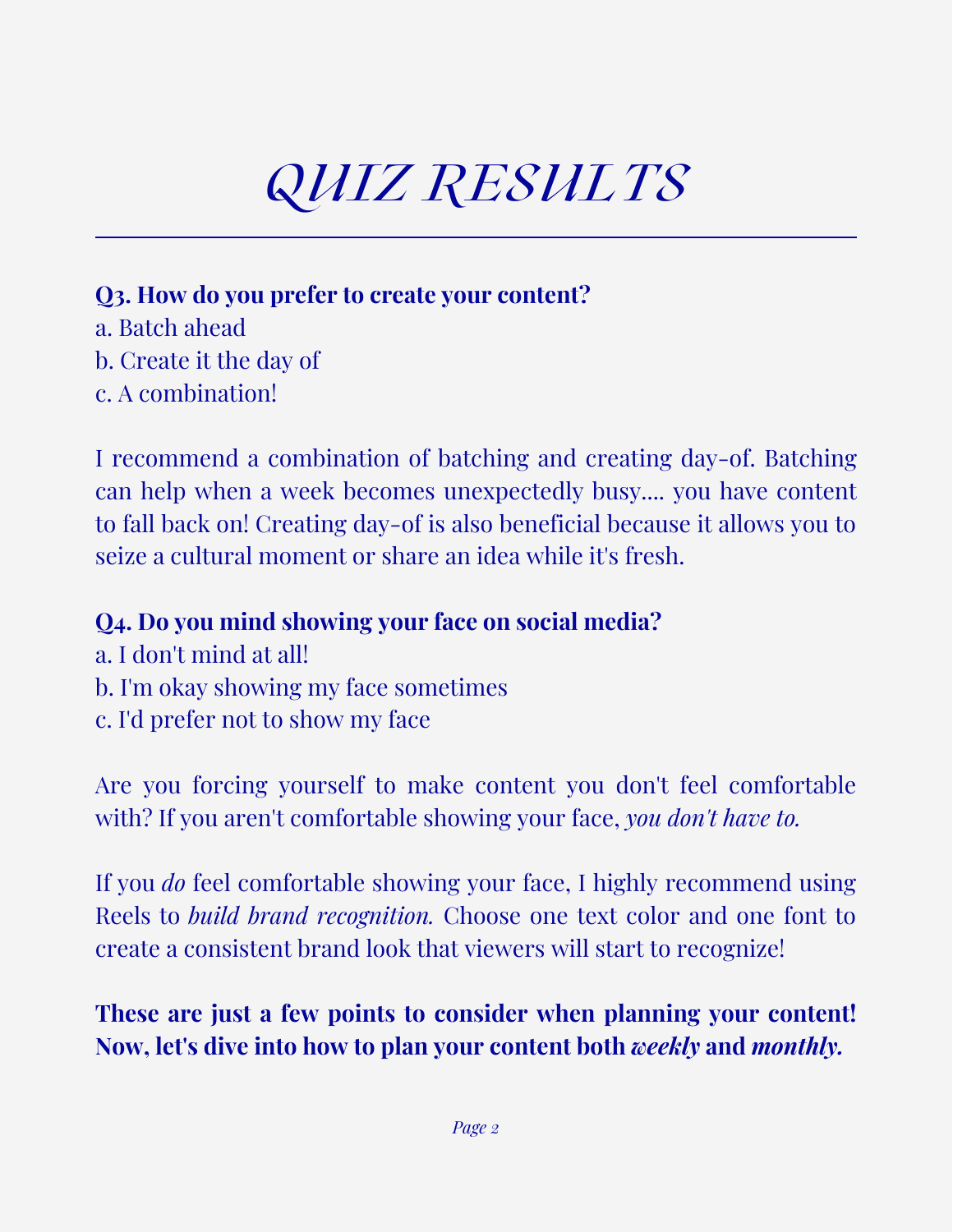## *WEEKLY PLANNING*

If you already batch your content ahead, you are no stranger to weekly planning. Planning your content on a weekly basis can help you become consistent. Personally, I know that it helps me to *assign certain tasks to certain days of the week.*

**Is there a day of the week that provides the conditions (ex. quiet, solitude) or the time to work on your content?** For example, I know that Sundays are my *most creative day* of the week. I often feel *refreshed*, which is not the case during the work week when I am much more frazzled and much *less creative.*

**What day(s) of the week would you like to consistently post content?** I am currently still training at my full time job, and I'm lucky if I get *one* planned post out per week. If this sounds like you, pick a weekday where you have time to sit down and post. I create much of my content on *Sundays*, but I usually post on *a Monday or a Thursday* (both days I telecommute and have more energy to do so).

Once you identify which day(s) you are able to CREATE and which day(s) you would like to POST, you can *fill those in on the weekly schedule!* The *monthly schedule* is meant to complement the weekly schedule and keep you on track toward your goals. I recommend *printing* the next two pages and filling them out by hand, then posting them somewhere you can see them!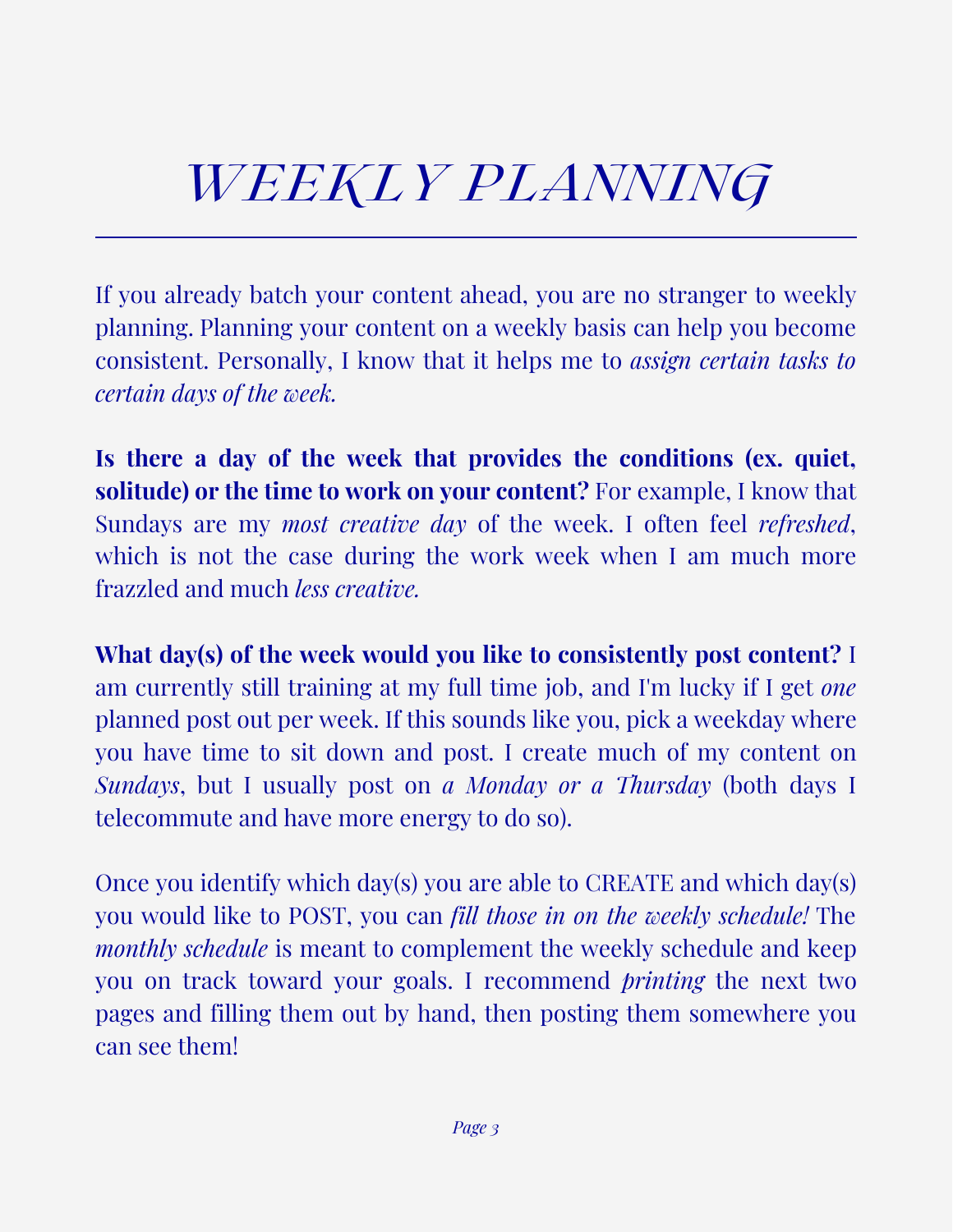#### *No tes*



# **WEEKLY** *PLA NNER*

**Instructions:** Choose at least one day of the week to *create* and at least one day to *post*. Jot down content ideas in the "Notes" section. *l. WEEKL*<br>*PLANNI*<br>*mstructions:* Cho<br>least one day of th<br>to *create* and at least one day to foot. Jot dov<br>content ideas in tl<br>"Notes" section.<br>Remember, this w<br>schedule is just ar<br>overview to help s<br>expectations and y

Remember, this weekly schedule is just an overview to help set your expectations and reduce your overwhelm.

*Keep your Weekly Pla n n e r h a n dy to k e ep y o u o n ta s k and your Monthly Planner handy to help you achieve y o u r b ro a de r go a*